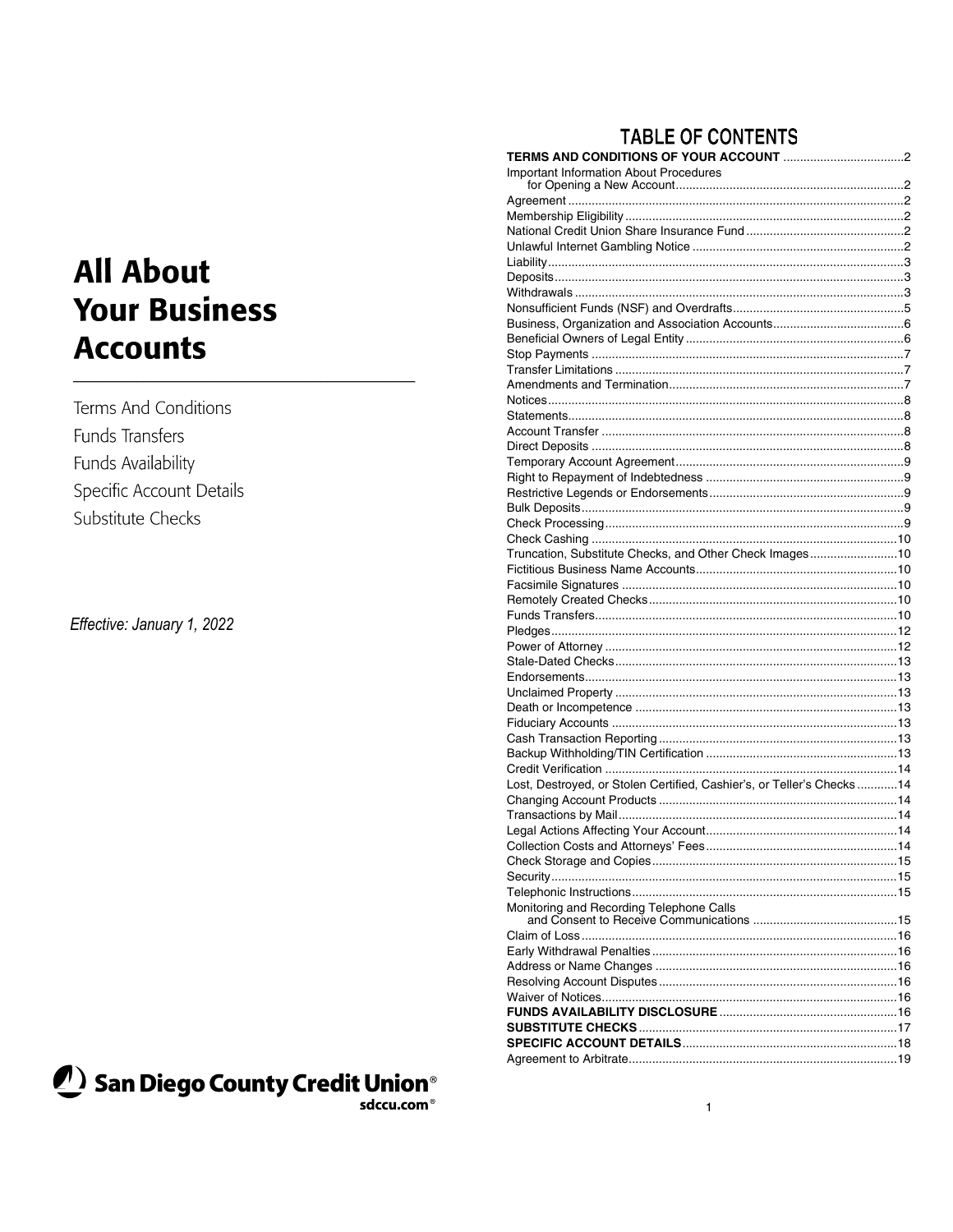### **TERMS AND CONDITIONS** OF YOUR ACCOUNT

IMPORTANT INFORMATION ABOUT PROCEDURES FOR OPENING A NEW ACCOUNT - To help the government fight the funding of terrorism and money laundering activities, federal law requires all financial institutions to obtain, verify and record information that identifies each person who opens an account.

What this means for you: When you open an account, we will ask for your name, physical address, date of birth (for individuals), and other information that will allow us to identify you. We may also ask to see your Driver License (for individuals) or other identifying documents and we may retain an image of such documents.

AGREEMENT - This document, along with any other documents we give you pertaining to your account(s), is a contract that establishes rules which control your account(s) with us (and may be referred to herein as the "Agreement"). Please read this carefully and retain it for future reference or visit sdccu.com, search: legal disclosure. If you sign the Business Membership Application or open or continue to use your account, you agree to these rules. You will receive a separate schedule of rates, qualifying balance(s) and fees if they are not included in this document. If you have any questions, please send us a message via Live Chat at sdccu.com or call us at (877) 732-2848.

This Agreement is subject to applicable federal laws, the laws of the State of California and other applicable rules such as the operating letters of the Federal Reserve Banks and payment processing system rules (except to the extent that this Agreement can and does vary from such rules or laws). The body of state and federal laws that govern our relationship with you, however, is too large and complex to be reproduced here. The purpose of this document is to:

- (1) summarize some laws that apply to common transactions;
- (2) establish rules to cover transactions or events which the law does not regulate;
- (3) establish rules for certain transactions or events which the law regulates but permits variation by agreement; and
- (4) give you disclosures of some of our policies to which you may be entitled or in which you may be interested.

If any provision of this document is found to be unenforceable according to its terms, all remaining provisions will continue in full force and effect. We may permit some variations from our standard Agreement, but we must agree to any variation in writing either on the Business Membership Application for your account or in some other document. Nothing in this document is intended to vary our duty to act in good faith and with ordinary care when required by law.

As used in this document the words "we," "our" and "us" mean San Diego County Credit Union (SDCCU® ) and the words "you" and "your" mean the account holder(s) and anyone else with the authority to deposit, withdraw or exercise control over the funds in the account. However, this Agreement does not intend, and the terms "you" and "your" should not be interpreted, to expand an individual's responsibility for an organization's liability. If this account is owned by a corporation, partnership or other organization, individual liability is determined by the laws generally applicable to that type of organization. The headings in this document are for convenience or reference only and will not govern the interpretation of the provisions. Unless it would be inconsistent to do so, words and phrases used in this document should be construed so the singular includes the plural and the plural includes the singular.

MEMBERSHIP ELIGIBILITY - To be eligible for membership, you must be a person or entity within SDCCU's field of membership and meet account opening criteria. You must purchase and maintain a minimum of one full share (\$1.00) in your primary share account at all times as a condition of membership. The first \$1.00 deposited into your primary share account (your membership shares) will be held. You cannot use the \$1.00 in your primary share account including and without limitation to pay overdrafts on your checking account, loan or credit card payments, preauthorized withdrawals, Automated Teller Machine (ATM) or other electronic services associated with your account.

#### NATIONAL CREDIT UNION SHARE INSURANCE FUND - SDCCU is federally insured by the National Credit Union Administration.

UNLAWFUL INTERNET GAMBLING NOTICE - Restricted transactions as defined in Federal Reserve Regulation GG are prohibited from being processed through this account or relationship. Restricted transactions generally include, but are not limited to, those in which credit, electronic fund transfers, checks, or drafts are knowingly accepted by gambling businesses in connection with the participation by others in unlawful Internet gambling.

LIABILITY - You agree, for yourself (and the person or entity you represent if you sign as a representative of another) to the terms of this account and the schedule of charges. You authorize us to deduct these charges, without notice to you, directly from the account balance as accrued. You will pay any additional reasonable charges for services you request which are not covered by this Agreement.

Each of you also agrees to be jointly and severally (individually) liable for any account shortage resulting from charges or overdrafts, whether caused by you or another with access to this account. This liability is due immediately and can be deducted directly from the account balance whenever sufficient funds are available. You have no right to defer payment of this liability and you are liable regardless of whether you signed the item or benefited from the charge or overdraft.

You will be liable for our costs as well as for our reasonable attorneys' fees, to the extent permitted by law, whether incurred as a result of collection or in any other dispute involving your account. This includes, but is not limited to, disputes between you and another joint owner; you and an authorized signer or similar party; or a third party claiming an interest in your account. This also includes any action that you or a third party takes regarding the account that causes us, in good faith, to seek the advice of an attorney, whether or not we become involved in the dispute. All costs and attorneys' fees can be deducted from your account when they are incurred, without notice to you.

DEPOSITS - We will give only provisional credit until collection is final for any items, other than cash, we accept for deposit (including items drawn "on us"). Before settlement of any item becomes final, we act only as your agent, regardless of the form of endorsement or lack of endorsement on the item even though we provide you provisional credit for the item. We may reverse any provisional credit for items that are lost, stolen or returned. Unless prohibited by law, we also reserve the right to charge back to your account the amount of any item deposited to your account or cashed for you which was initially paid by the payor bank and which is later returned to us due to an allegedly forged, unauthorized or missing endorsement, claim of alteration, encoding error or other problem which in our judgment justifies reversal of credit. You authorize us to attempt to collect previously returned items without giving you notice, and in attempting to collect we may permit the payor bank to hold an item beyond the midnight deadline. Actual credit for deposits of, or payable in, foreign currency will be at the exchange rate in effect on final collection in U.S. dollars. We are not responsible for transactions by mail or outside depository until we actually record them. If you deliver a deposit to us and you will not be present when the deposit is counted, you must provide us an itemized list of the deposit (deposit slip). To process the deposit, we will verify and record the deposit, and credit the deposit to the account. If there are any discrepancies between the amounts shown on the itemized list of the deposit and the amount we determine to be the actual deposit, we will notify you of the discrepancy. You will be entitled to credit only for the actual deposit as determined by us, regardless of what is stated on the itemized deposit slip. We will treat and record all transactions received after our "daily cutoff time" on a business day we are open (if a cutoff time applies), or received on a day we are not open for business, as if initiated on the next business day that we are open. At our option, we may take an item for collection rather than for deposit. If we accept a third-party check for deposit, we may require any third-party endorsers to verify or guarantee their endorsements, or endorse in our presence.

### WITHDRAWALS -

Unless clearly indicated otherwise on the account records, any of you, acting alone, who signs to open the account or has authority to make withdrawals may withdraw or transfer all or any part of the account balance at any time. Each of you (until we receive written notice to the contrary) authorizes each other person who signs or has authority to make withdrawals to endorse any item payable to you or your order for deposit to this account or any other transaction with us.

Postdated checks - A postdated check is one which bears a date later than the date on which the check is written. We may properly pay and charge your account for a postdated check even though payment was made before the date of the check, unless we have received written notice of the postdating in time to have a reasonable opportunity to act. Because we process checks mechanically, your notice will not be effective and we will not be liable for failing to honor your notice unless it precisely identifies the number, date, amount and payee of the item.

Checks and withdrawal rules - If you do not purchase your check blanks from us, you must be certain that we approve the check blanks you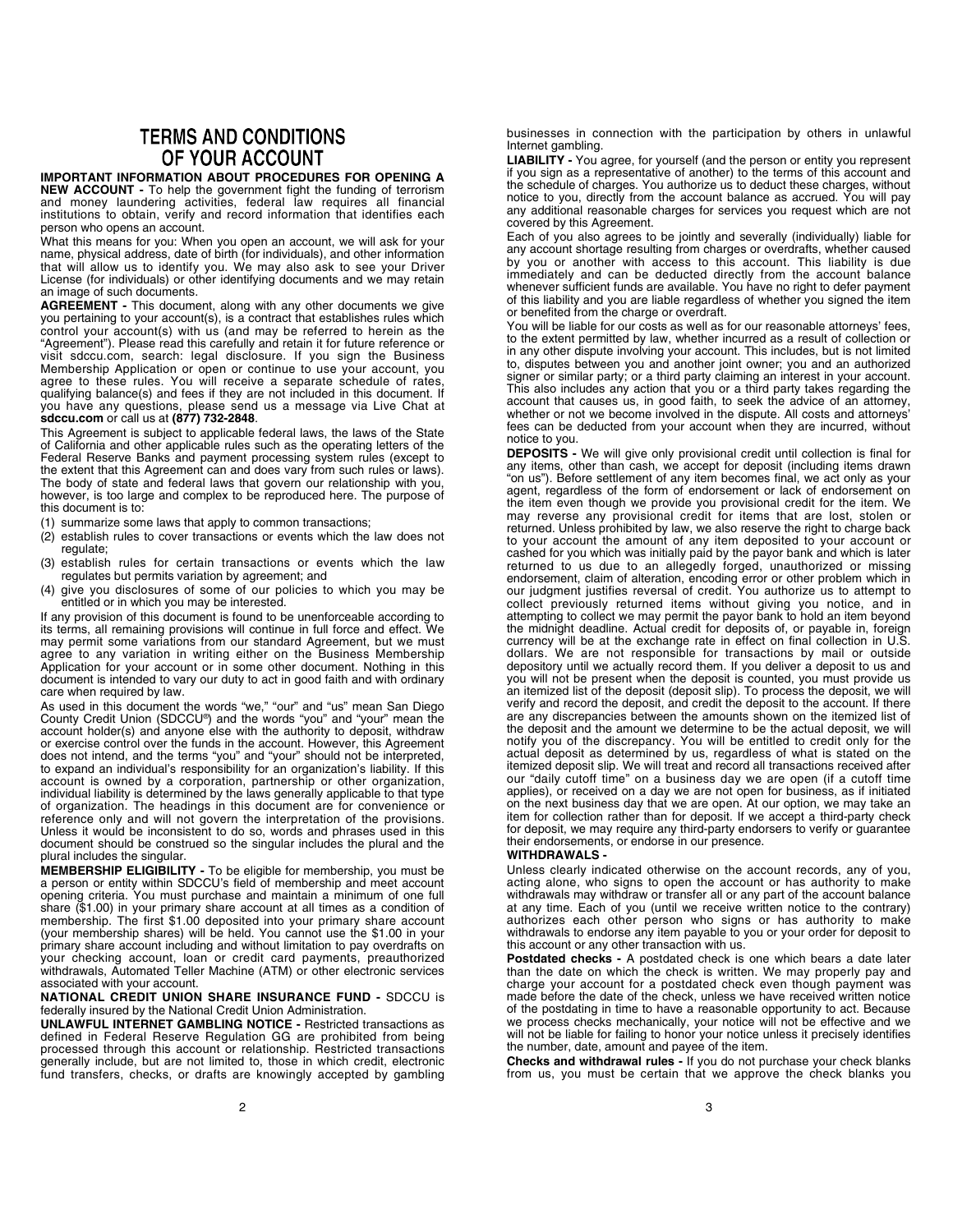purchase. We may refuse any withdrawal or transfer request which you attempt on forms not approved by us or by any method we do not specifically permit. We may refuse any withdrawal or transfer request which is greater in number than the frequency permitted, or which is for an amount greater or less than any withdrawal limitations. We will use the date the transaction is completed by us (as opposed to the date you initiate it) to apply the frequency limitations. In addition, we may place limitations on the account until your identity is verified.

Even if we honor a nonconforming request, we are not required to do so later. If you violate the stated transaction limitations (if any), in our discretion we may close your account or reclassify it as a transaction account. If we reclassify your account, your account will be subject to the fees and earnings rules of the new account classification.

If we are presented with an item drawn against your account that would be a "substitute check," as defined by law, but for an error or defect in the item introduced in the substitute check creation process, you agree that we may pay such item.

See the Funds Availability Disclosure section for information about when you can withdraw funds you deposit. For those accounts to which our funds availability policy disclosure does not apply, you can ask us when you make a deposit when those funds will be available for withdrawal. An item may be returned after the funds from the deposit of that item are made available for withdrawal. In that case, we will reverse the credit of the item. We may determine the amount of available funds in your account for the purpose of deciding whether to return an item for nonsufficient available funds at any time between the time we receive the item and when we return the item or send a notice in lieu of return. We need only make one determination, but if we choose to make a subsequent determination, the available balance in the account at the subsequent time will determine whether there are nonsufficient available funds.

Posting of Deposits and Withdrawals to/from your Account - SDCCU generally posts transactions presented on your account in the order described below. This section discusses some of the common transactions that will post to your account.

SDCCU posts the following deposit and/or withdrawal transactions to your account in the order they are received when we receive them.

- One-time and recurring debit-card transactions;
- ACH deposits and withdrawals;
- Deposit and withdrawal transactions made with our tellers;
- Deposit and withdrawal transactions at an ATM;
- Online transfers, SDCCU Mobile Deposit, telephone transfers;
- Wire transfers.

As an example, if we receive, on the same business day, an ACH deposit to your account for \$100 in the morning and an ACH withdrawal from your account for \$100 in the afternoon, the \$100 deposit and any other available balance you had would be utilized to pay the \$100 withdrawal. On a different day, if we receive on the same business day, an ACH withdrawal from your account for \$100 in the morning and an ACH deposit to your account for \$100 in the afternoon, only your available balance would be utilized to cover the \$100 withdrawal since the \$100 deposit was not received when the withdrawal was posted.

SDCCU processes check transactions in a variety of ways depending on the nature of the transaction. SDCCU posts the following checks written against your account in the order they are received when we receive them.

- In-person at any of our branch locations;
- At a SDCCU ATM;
- Through SDCCU Mobile Deposit;
- A check written against your account that is electronically converted,
- for example by a merchant, into an ACH withdrawal.

SDCCU will post any other check, not described above, at the end of the business day if they are presented to us from another financial institution. These checks will post to your account from the lowest to highest dollar amount.

Your Available Balance - The available balance in your account plays a significant role in the operation of your account. Your available balance is the balance in your account that we use to determine if you have sufficient funds to cover a transaction. Your available balance is the most current record we have about the funds that are available for withdrawal from your account. In determining the available balance in your account, we will consider all transactions that have posted to your account, any holds that may be in place on deposits you have made, and pending transactions (such as pending debit card purchases) that the Credit Union has authorized but that have not yet posted to your account.

Your account is considered overdrawn when the available balance in your account is negative. It is very important to understand that you may still overdraw your account even though the available balance appears to show there are sufficient funds to cover a transaction that you want to make. Your available balance does not reflect all your outstanding checks, automatic bill payments that you have authorized, ACH transactions or other outstanding transactions that have not yet been paid from your account. For example, outstanding checks you have written will not be reflected in your available balance until they are presented to us and paid from your account.

Also, your available balance may not reflect all of your everyday debit card transactions. For example, if a merchant obtains our prior authorization but does not submit a one-time debit card transaction for payment within three (3) business days of authorization (or for up to thirty (30) business days for certain types of debit card transactions), we must release the authorization hold on the transaction. The available balance will not reflect this transaction once the hold has been released until the transaction has been received by us and paid from your account. See the section entitled "Authorization Holds for Debit Card Transactions" for information about how authorization holds affect your available balance. In addition, your available balance may not reflect the most recent deposits to your account. For details on the availability for withdrawal of your deposits, see the section entitled "Funds Availability Disclosure."

Authorization Holds for Debit Card Transactions - When you make a purchase with your debit card, the merchant may seek our prior authorization for the transaction. We generally place a temporary hold against some or all of the funds in the account linked to your debit card if and when an authorization request is obtained. The amount of the authorization hold will be subtracted from your available balance (generally in real time as they are received by us throughout each day).

The amount of an authorization hold may differ from the actual transaction amount because the actual transaction amount may not yet be known to the merchant when the authorization request is submitted (such as a gas station purchase). For those transactions, there may be no authorization hold, or the amount of the authorization hold may be different from the transaction amount. In some other cases we may not receive an authorization request from the merchant, and there will be no authorization hold reflected in your available balance.

We are permitted to place an authorization hold on your account for up to three (3) business days (or for up to thirty (30) business days for certain types of debit card transactions) from the time of the authorization. If the transaction is not submitted for payment by the merchant within the specified time period, however, we will release the authorization hold, which will increase your available balance until the transaction is submitted for payment by the merchant and finally posted to your account. If this happens, we must honor the prior authorization and will pay the transaction from your account. We urge you to record and track all of your transactions closely to confirm that your available balance accurately reflects your spending of funds from the account linked to your debit card.

#### NONSUFFICIENT FUNDS (NSF) AND OVERDRAFTS

You are responsible for keeping track of the funds in your account that are available for you to use before you write a check, authorize an ACH transaction, make a cash withdrawal at an ATM, or use your debit card for a transaction. We encourage you to manage your funds responsibly and avoid overdrafts. Among other things, you should keep a running balance that reflects all of your transactions. It is imperative that you keep track of the outstanding transactions you may have authorized (such as outstanding checks, ACH transactions, or automatic bill payments for example), as your available balance will not reflect these transactions until they are paid from your account. As discussed in the section entitled "Your Available Balance," your available balance may also not reflect all of your debit card transactions. Also remember that you should not assume that you can avoid overdrawing your account by making a deposit before a check or other item is presented for payment because your deposit may not be immediately available for withdrawal. (Refer to "Funds Availability Disclosure" for complete details).

You can avoid fees for nonsufficient funds items and overdrafts by making sure that your account always contains sufficient available funds to cover all of your transactions. We offer Overdraft Transfer, described below that you can use to help you manage your account and help you avoid returned items. If we return the item unpaid, a fee may apply (refer to the Business Services Fee Schedule).

We pay overdrafts at our discretion, which means we do not quarantee that we will always, or ever, authorize and pay them. We are not obligated to pay any item presented for payment against your account if the available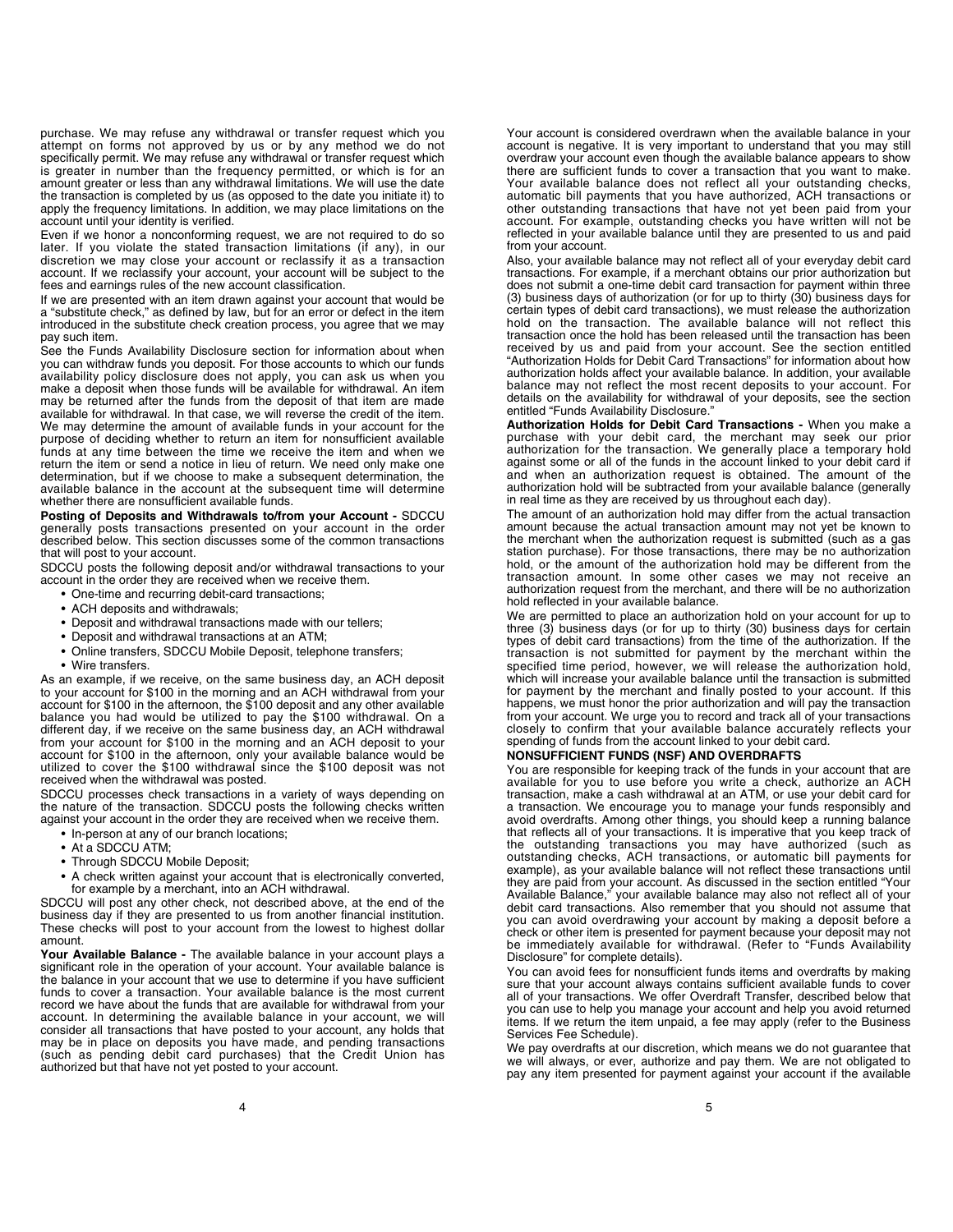balance in your account is nonsufficient to cover the item. If we overdraw your account to pay items on one or more occasions, we are not obligated to continue paying overdraft items in connection with transactions where there is a nonsufficient available balance. We may pay all, some, or none of your overdrafts, without notice to you. If we do not authorize a transaction, we will decline the transaction. If we do not pay an overdraft, then we will return the item unpaid. If we return the item unpaid, a fee may apply. The amount of the fee will depend on the Business Services Fee Schedule in place at the time the fee is assessed (for current fees refer to the Business Services Fee Schedule).

Overdraft Transfer - You may set up Overdraft Transfer by linking your checking account to another SDCCU account within the same membership, such as a savings, money market checking or Visa credit card. In the event that you do not have enough available funds in your checking account to cover a transaction, Overdraft Transfer automatically transfers the amount necessary to cover the transaction and the Transfer Fee. The Transfer Fee may apply each time we make a transfer from the designated linked account to your checking account (Refer to the Business Services Fee Schedule).

If you enroll in Overdraft Transfer and link your savings or money market account, transfers are limited per calendar month in compliance with Federal Banking Regulation D (see the Transfer Limitation section regarding savings accounts for more details). If you exceed the transaction limitations, we may, at our discretion; pay the item and charge a Reg D Excess Transaction fee to the checking account (refer to the Business Services Fee Schedule). We will not automatically transfer funds to cover an overdraft from an account that is not linked.

If you enroll in Overdraft Transfer and link your Visa credit card, Overdraft Transfers will be considered cash advances under your credit card agreement and will accrue interest at the APR stated in your Credit Card Agreement. A cash advance fee may apply to each transfer (Refer to your Credit Card Agreement). If you have selected a Visa credit card, transfers will occur if sufficient credit is available and your Visa credit card is not delinquent. There are no limitations on the number of Overdraft Transfers which can be made per month from your Visa credit card.

Multiple signatures, electronic check conversion and similar transactions - An electronic check conversion transaction is a transaction where a check or similar item is converted into an electronic fund transfer as defined in the Electronic Fund Transfers regulation. In these types of transactions the check or similar item is either removed from circulation (truncated) or given back to you. As a result, we have no opportunity to review the check to examine the signatures on the item. You agree that, as to these or any items as to which we have no opportunity to examine the signatures, you waive any requirement of multiple signatures.

BUSINESS, ORGANIZATION AND ASSOCIATION ACCOUNTS - Earnings in the form of interest, dividends, or credits will be paid only on collected funds, unless otherwise provided by law or our policy. You represent that you have the authority to open and conduct business on this account on behalf of the entity. We may require the governing body of the entity opening the account to give us a separate authorization telling us who is authorized to act on its behalf. We will honor the authorization until we actually receive written notice of a change from the governing body of the entity.

BENEFICIAL OWNERS OF LEGAL ENTITY - To help the government fight financial crime, Federal regulation requires certain financial institutions to obtain, verify and record information about the beneficial owner(s) of legal entity customers. The Certification Regarding Beneficial Owners of Legal Entity Customers form must be completed by the person opening a new account on behalf of a legal entity with any of the following U.S. financial institutions: (i) a bank or credit union; (ii) a broker or dealer in securities; (iii) a mutual fund; (iv) a futures commission merchant or (v) an introducing broker in commodities. For the purposes of the Certification Regarding Beneficial Owners of Legal Entity Customers form, a legal entity includes a corporation, limited liability company or other entity that is created by a filing of a public document with a Secretary of State or similar office, a general partnership and any similar business entity formed in the United States or a foreign country. Legal entity does not include sole proprietorships, unincorporated associations or natural persons opening accounts on their own behalf. The following must be provided: name, physical address, date of birth, Driver License, Social Security number or other identifying documents (or passport number or other similar information in the case of foreign persons) for the following individuals, or Beneficial Owners:

(i) Each individual, if any, who owns, directly or indirectly, 25 percent or more of the equity interests of the legal entity customer (e.g. each

natural person that owns 25 percent or more of the shares of a corporation); and

(ii) An individual with significant responsibility for managing the legal entity customer (e.g. a Chief Executive Officer, Chief Operating Officer, Managing Member, General Partner, President, Vice President or Treasurer).

The number of individuals that satisfy this definition of "beneficial owner" may vary. Depending on the factual circumstances, up to four individuals (but as few as zero) may need to be identified. Regardless of the number of individuals identified, you must provide the identifying information of one individual. It is possible that in some circumstances the same individual might be identified (e.g. the President of a company who also holds a 30% equity interest.

STOP PAYMENTS - Unless otherwise provided, the rules in this section cover stopping payment of items such as checks and drafts. Rules for stopping payment of other types of transfers of funds, such as consumer electronic fund transfers, may be established by law or our policy. If we have not disclosed these rules to you elsewhere, you may ask us about those rules.

We may accept an order to stop payment on any item from any person(s) authorized to transact on the account. You must make any stop payment order in the manner required by law and we must receive it in time to give us a reasonable opportunity to act on it before our stop payment cutoff time. When you place your stop payment order we will tell you what information we need to stop payment. This information must be exact since stop payment orders are handled by computers. If your information is not exact your order will not be effective and we will not be responsible for failure to stop payment.

You may stop payment on any item drawn on your account whether you sign the item or not. Generally, if your stop payment order is given to us in writing it is effective for six months. Your order will lapse after that time if you do not renew the order in writing before the end of the six-month period. If the original stop payment order was oral your stop payment order will lapse after 14 calendar days if you do not confirm your order in writing within that time period. We are not obligated to notify you when a stop payment order expires. A release of the stop payment request may be made only by the person who initiated the stop payment order.

If you stop payment on an item and we incur any damages or expenses because of the stop payment, you agree to indemnify us for those damages or expenses, including attorneys' fees. You assign to us all rights against the payee or any other holder of the item. You agree to cooperate with us in any legal actions that we may take against such persons. You should be aware that anyone holding the item may be entitled to enforce payment against you despite the stop payment order.

Limitations on our obligation to stop payment are provided by law (e.g., we paid the item in cash or we certified the item).

TRANSFER LIMITATIONS - For savings and money market accounts you may make up to six (6) transfers or withdrawals by means of a preauthorized, automatic/electronic or telephonic transfer to another account of yours or to a third party or by check, debit card or similar order to a third party during any calendar month. A preauthorized transfer includes any arrangement with us to pay a third party from your account at (i) a predetermined time; (ii) on a fixed schedule or (iii) upon oral or written orders including orders received through the Automated Clearing House (ACH). If the transfer or withdrawal is initiated in person, by mail or at an ATM then there is no limit on the number of payments that may be made directly to you, directly to us for amounts you owe us or transfers to other accounts you have with us. Withdrawals by phone are also unlimited if you are requesting that a check be mailed to you.

AMENDMENTS AND TERMINATION - We may change our bylaws and any term of this Agreement. Rules governing changes in rates are provided separately in the Specific Account Details section of this disclosure or in another document. For other changes we will give you reasonable notice in writing or by any other method permitted by law. We may close this account (i) if your membership with SDCCU terminates, (ii) if you violate any terms of this Agreement, SDCCU's bylaws, or any other policies, rules or regulations that SDCCU may adopt from time to time, or (iii) if we provide you with reasonable notice and tender of the account balance personally or by mail. Items presented for payment after the account is closed may be dishonored. Reasonable notice depends on the circumstances, and in some cases such as when we cannot verify your identity or we suspect fraud, it might be reasonable for us to give you notice after the change or account closure becomes effective. For instance, if we suspect fraudulent activity with respect to your account, we might immediately freeze or close your account and then give you notice. At our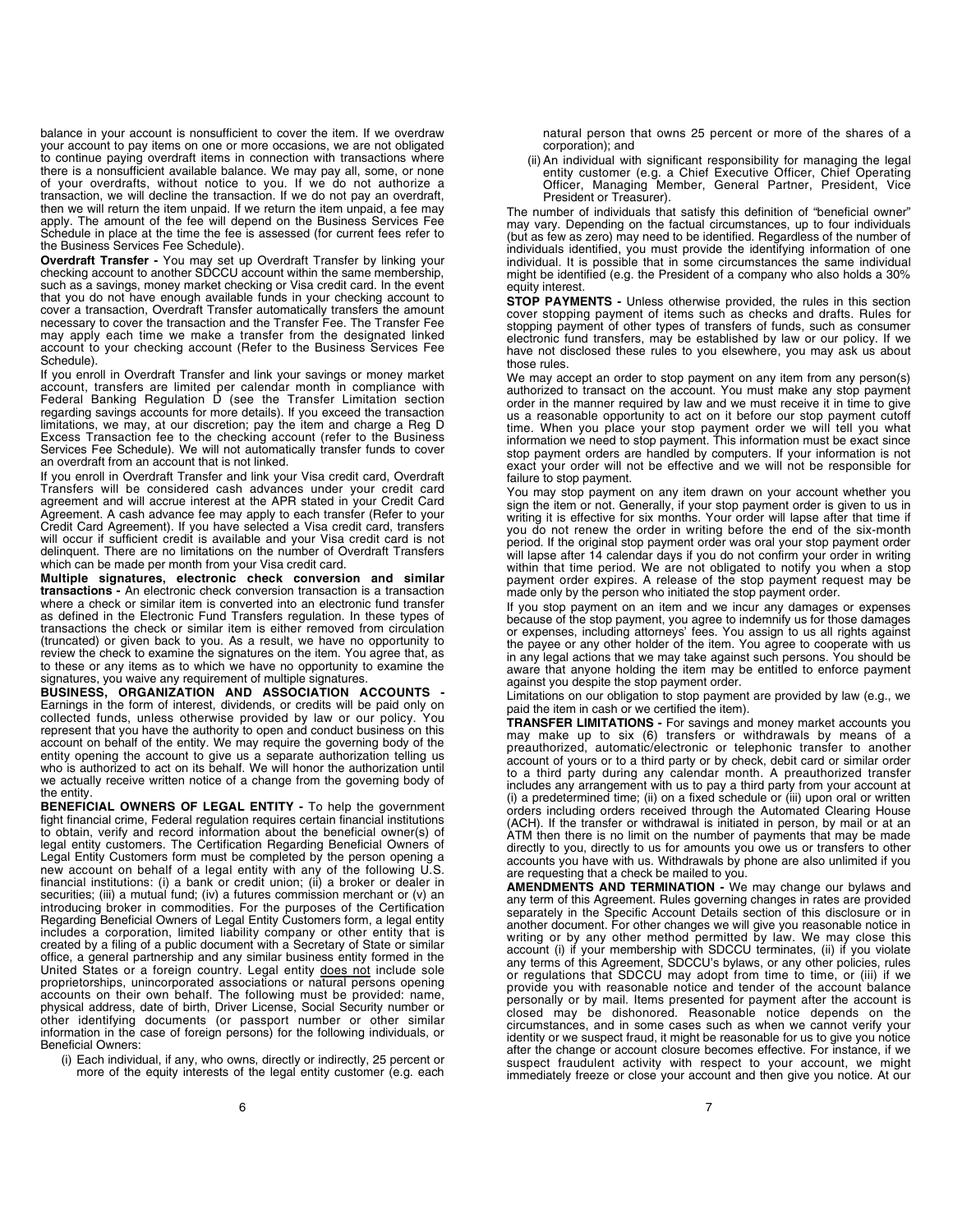option, we may suspend your rights to member services if you violate the terms of this Agreement. SDCCU reserves the right to terminate your account, suspend your services, or expel you from membership if you are (i) convicted of a criminal offense, including moral turpitude, (ii) fail to carry out your contracts, agreements, or obligations with us, (iii) exhibit conduct and/or behavior which poses a threat to the health, safety and welfare of our personnel and/or other members through any means (including, but not limited to, electronic communications), (iv) engage in behavior that inflicts or is intended to inflict harm upon, or otherwise harass, bully, disparage or defame SDCCU, its personnel, any SDCCU member, any other individual who is present with a branch, office or location of SDCCU, or any individual otherwise engaged in business on behalf of SDCCU, (v) exhibit behavior which interferes with credit union personnel carrying out their duties or functions, or (vi) refuse to comply with the provisions of California Credit Union Law or SDCCU's bylaws. We reserve the right to decline or close an account based on the types of services offered by the business. The determination of whether you have engaged in activities sufficient to warrant termination of your account, suspension of your services, or expulsion from SDCCU will be made by SDCCU in its discretion based on the circumstances. You must keep us informed of your current address at all times. Notice from us to any one of you is notice to all of you. If we have notified you of a change in any term of your account and you continue to have your account after the effective date of the change, you have agreed to the new term(s).

NOTICES - Any written notice you give us is effective when we actually receive it, and it must be sent to SDCCU, PO Box 261209, San Diego, CA 92196-1209. We must receive it in time to have a reasonable opportunity to act on it. If the notice is regarding a check or other item, you must give us sufficient information to be able to identify your account and the check or item, including your account number, name, the precise check or item number, amount, date and payee. Written notice we give you is effective when it is deposited in the United States Mail with proper postage and addressed to your mailing address we have on file. Notice to any of you is notice to all of you.

STATEMENTS - Your duty to report unauthorized signatures, alterations and forgeries - You must examine your statement of account with "reasonable promptness." If you discover (or reasonably should have discovered) any unauthorized signatures or alterations, you must promptly notify us of the relevant facts. As between you and us, if you fail to do either of these duties, you will have to either share the loss with us, or bear the loss entirely yourself (depending on whether we used ordinary care and, if not, whether we contributed to the loss). The loss could be not only with respect to items on the statement but other items with unauthorized signatures or alterations by the same wrongdoer.

You agree that the time you have to examine your statement and report to us will depend on the circumstances, but will not, in any circumstance, exceed a total of 30 days from when the statement is first sent or made available to you.

You further agree that if you fail to report any unauthorized signatures, alterations or forgeries in your account within 60 days of when we first send or make the statement available, you cannot assert a claim against us on any items in that statement, and as between you and us the loss will be entirely yours. This 60-day limitation is without regard to whether we used ordinary care. The limitation in this paragraph is in addition to that contained in the first paragraph of this section.

Your duty to report other errors - In addition to your duty to review your statements for unauthorized signatures, alterations and forgeries, you agree to examine your statement with reasonable promptness for any other error - such as an encoding error. In addition, if you receive or we make available either your items or images of your items, you must examine them for any unauthorized or missing endorsements or any other problems. You agree that the time you have to examine your statement and items and report to us will depend on the circumstances. However, this time period shall not exceed 60 days. Failure to examine your statement and items and report any errors to us within 60 days of when we first send or make the statement available precludes you from asserting a claim against us for any errors on items identified in that statement and as between you and us the loss will be entirely yours.

ACCOUNT TRANSFER - This account may not be transferred or assigned without our prior written consent.

DIRECT DEPOSITS - If we are required for any reason to reimburse the federal government for all or any portion of a benefit payment that was directly deposited into your account, you authorize us to deduct the amount of our liability to the federal government from the account or from any other account you have with us, without prior notice and at any time, except as

prohibited by law. We may also use any other legal remedy to recover the amount of our liability.

TEMPORARY ACCOUNT AGREEMENT - If the account documentation indicates that this is a temporary account agreement, it means that all account owners have not yet signed the Business Membership Application, or that some other account opening requirement has not been completed. We may give you a duplicate Business Membership Application so that you can obtain all of the necessary signatures and return it to us. Each person who signs to open the account or has authority to make withdrawals (except as indicated to the contrary) and may transact business on this account. However, we may at some time in the future restrict or prohibit further use of this account if you fail to comply with the requirements we have imposed within a reasonable time.

RIGHT TO REPAYMENT OF INDEBTEDNESS - You each agree that we may (without prior notice and when permitted by law) charge against and deduct from this account or from any other account you have with us, any due and payable debt any of you owe us now or in the future. If this account is owned by one or more of you as individuals, we may set off any funds in the account against a due and payable debt a partnership owes us now or in the future, to the extent of your liability as a partner for the partnership debt. If your debt arises from a promissory note, then the amount of the due and payable debt will be the full amount we have demanded, as entitled under the terms of the note, and this amount may include any portion of the balance for which we have properly accelerated the due date.

In addition to these contract rights, we may also have rights under a "statutory lien." A "lien" on property is a creditor's right to obtain ownership of the property in the event a debtor defaults on a debt. A "statutory lien" is one created by federal or state statute. If federal or state law provides us with a statutory lien, then we are authorized to apply, without prior notice, your shares and dividends to any debt you owe us, in accord with the statutory lien.

Neither our contract rights nor rights under a statutory lien apply to this account if prohibited by law. For example, neither our contract rights nor rights under a statutory lien apply to this account if: (a) it is an Individual Retirement Account (IRA) or similar tax-deferred account, or (b) the debt is created by a consumer credit transaction under a credit card plan (but this does not affect our rights under any consensual security interest), or (c) the debtor's right of withdrawal arises only in a representative capacity, or (d) setoff is prohibited by the Military Lending Act or its implementing regulations. We will not be liable for the dishonor of any check or draft when the dishonor occurs because we charge and deduct an amount you owe us from your account. You agree to hold us harmless from any claim arising as a result of our exercise of our right to repayment.

RESTRICTIVE LEGENDS OR ENDORSEMENTS - The automated processing of the large volume of checks we receive prevents us from inspecting or looking for restrictive legends, restrictive endorsements or other special instructions on every check. Examples of restrictive legends placed on checks are "must be presented within 90 days" or "not valid for more than \$1,000." The payee's signature accompanied by the words "for deposit only" is an example of a restrictive endorsement. For this reason, we are not required to honor any restrictive legend or endorsement or other special instruction placed on checks you write unless we have agreed in writing to the restriction or instruction. Unless we have agreed in writing, we are not responsible for any losses, claims, damages or expenses that result from your placement of these restrictions or instructions on your check(s).

BULK DEPOSITS - At our discretion, a deposit containing a high volume of checks may be processed as a Bulk Deposit meaning funds are deposited immediately based on the total provided and are verified by the close of that business day. Funds are not available until the amounts are reconciled and any adjustments made in accordance with the Funds Availability Disclosure section of this booklet.

CHECK PROCESSING - We process items mechanically by relying solely on the information encoded in magnetic ink along the bottom of the items. This means that we do not individually examine all of your items to determine if the item is properly completed, signed and endorsed or to determine if it contains any information other than what is encoded in magnetic ink. You agree that we have exercised ordinary care if our automated processing is consistent with general banking practice, even though we do not inspect each item. Because we do not inspect each item, if you write a check to multiple payees, we can properly pay the check regardless of the number of endorsements. We are not responsible for any unauthorized signature or alteration that would not be identified by a reasonable inspection of the item. Using an automated process helps us keep costs down for you and all account holders. Unless we have agreed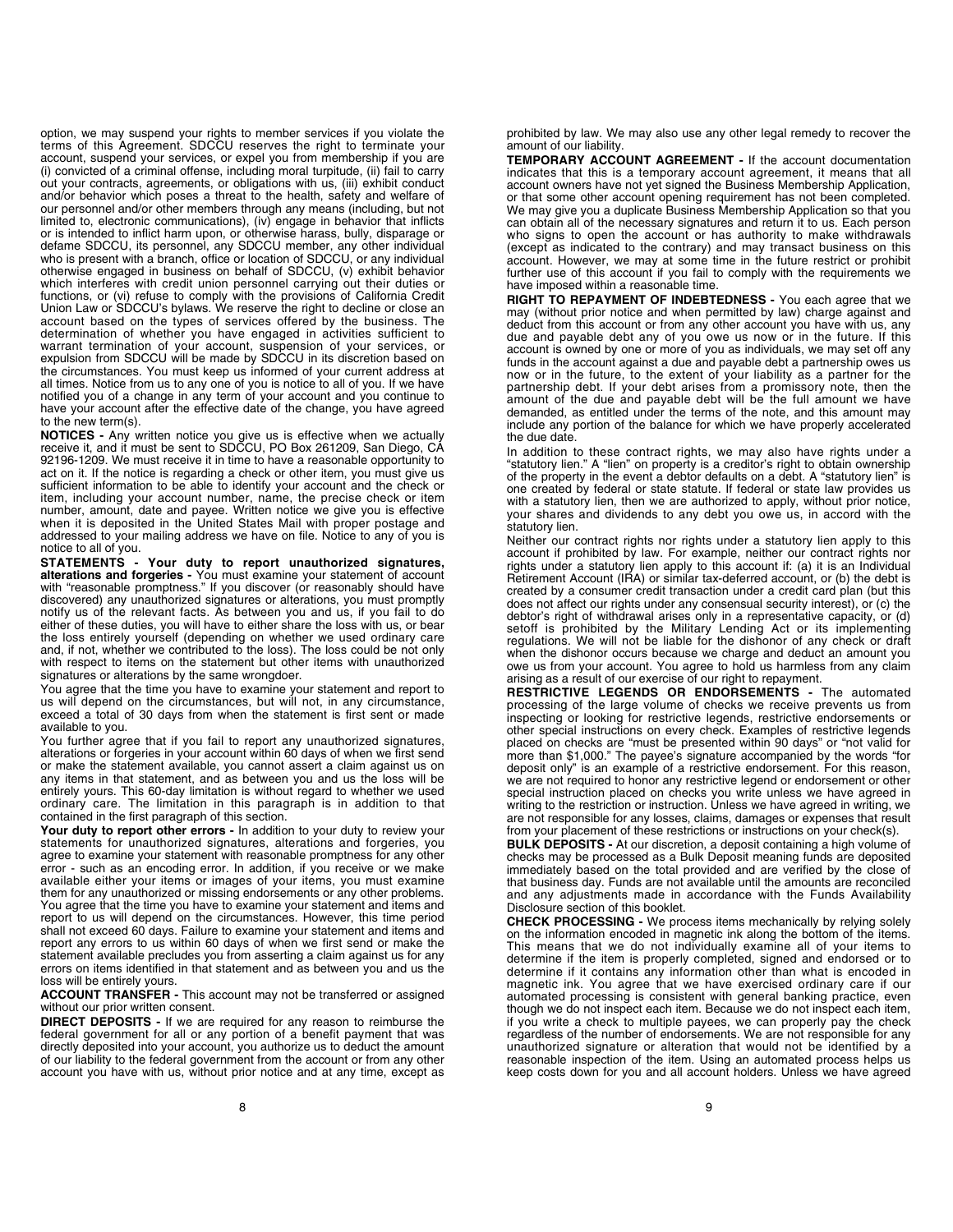otherwise, you are not entitled to receive any original item after it is paid, although you may request that we provide you with a copy of an item(s).

CHECK CASHING - We may charge a fee for anyone that does not have an account with us who is cashing a check, draft or other instrument written on your account. We may also require reasonable identification to cash such a check, draft or other instrument. We can decide what identification is reasonable under the circumstances and such identification may be documentary or physical and may include collecting a thumbprint or fingerprint.

TRUNCATION, SUBSTITUTE CHECKS, AND OTHER CHECK IMAGES - If you truncate an original check and create a substitute check, or other paper or electronic image of the original check, you warrant that no one will be asked to make payment on the original check, a substitute check or any other electronic or paper image, if the payment obligation relating to the original check has already been paid. You also warrant that any substitute check you create conforms to the legal requirements and generally accepted specifications for substitute checks. You agree to retain the original check in conformance with our internal policy for retaining original checks. You agree to indemnify us for any loss we may incur as a result of any truncated check transaction you initiate. We can refuse to accept substitute checks that have not previously been warranted by a bank or other financial institution in conformance with the Check 21 Act. Unless specifically stated in a separate agreement between you and us, we do not have to accept any other electronic or paper image of an original check.

FICTITIOUS BUSINESS NAME ACCOUNTS - If you hold an account under a fictitious name, each of you represents that one or more of you have the right to use that name and have fulfilled all the legal requirements for using the name and doing business under that name. "Fictitious business name" means, in the case of an individual, a name that does not include the surname (last) of the individual or that suggests the existence of additional owners (e.g., "& Company"). In the case of a partnership, other than a limited partnership, a name that does not include the surname of each general partner or a name that suggests the existence of additional owners is a fictitious business name. In the case of a corporation, any name other than the corporate name stated in its articles of incorporation is a fictitious business name. In the case of a limited partnership or a limited liability company, any name other than the name of the limited partnership or limited liability company on file with the Secretary of State is a fictitious business name.

FACSIMILE SIGNATURES - Unless you make advance arrangements with us, we have no obligation to honor facsimile signatures on your checks or other orders. If we do agree to honor items containing facsimile signatures, you authorize us, at any time, to charge you for all checks, drafts, or other orders, for the payment of money, that are drawn on us. You give us this authority regardless of by whom or by what means the facsimile signature(s) may have been affixed so long as they resemble the facsimile signature specimen filed with us. You must notify us at once if you suspect that your facsimile signature is being or has been misused.

REMOTELY CREATED CHECKS - Like any standard check or draft, a remotely created check (sometimes called a telecheck, preauthorized draft or demand draft) is a check or draft that can be used to withdraw money from an account. Unlike a typical check or draft, however, a remotely created check is not issued by the paying bank and does not contain the signature of the account owner (or a signature purported to be the signature of the account owner). In place of a signature, the check usually has a statement that the owner authorized the check or has the owner's name typed or printed on the signature line.

You warrant and agree to the following for every remotely created check we receive from you for deposit or collection: (1) you have received express and verifiable authorization to create the check in the amount and to the payee that appears on the check; (2) you will maintain proof of the authorization for at least 2 years from the date of the authorization, and supply us the proof if we ask; and (3) if a check is returned you owe us the amount of the check, regardless of when the check is returned. We may take funds from your account to pay the amount you owe us, and if there are nonsufficient funds in your account, you still owe us the remaining balance.

FUNDS TRANSFERS - The terms used in this section have the meaning given to them in Article 4A of the Uniform Commercial Code - Funds Transfers (UCC 4A). This section will apply to any funds transfer that is conducted by Fedwire. This section is subject to UCC 4A as adopted in the state of California. This Agreement is also subject to all clearing house association rules, rules of the Board of Governors of the Federal Reserve System and their operating circulars. If any part of this Agreement is determined to be unenforceable, the rest of the Agreement remains effective. This Agreement controls funds transfers unless supplemented or

amended in a separate written agreement signed by us. This agreement does not apply to a funds transfer if any part of the transfer is governed by the Electronic Fund Transfer Act of 1978 (EFTA), except this agreement does apply to a funds transfer that is a remittance transfer as defined in EFTA unless the remittance transfer is an electronic fund transfer as defined in EFTA.

Funds transfer - A funds transfer is the transaction or series of transactions that begin with the originator's payment order, made for the purpose of making payment to the beneficiary of the order. A funds transfer is completed by the acceptance by the beneficiary's bank of a payment order for the benefit of the beneficiary of the originator's order. You may give us a payment order orally, electronically, or in writing, but your order cannot state any condition to payment to the beneficiary other than the time of payment. Credit entries may be made by ACH.

Authorized account - An authorized account is a deposit account you have with us that you have designated as a source of payment of payment orders you issue to us. If you have not designated an authorized account, any account you have with us is an authorized account to the extent that payment of the payment order is not inconsistent with the use of the account.

Acceptance of your payment order - We are not obligated to accept any payment order that you give us, although we normally will accept your payment order if you have a withdrawable credit in an authorized account sufficient to cover the order. If we do not execute your payment order, but give you notice of our rejection of your payment order after the execution date or give you no notice, we are not liable to pay you as restitution any interest on a withdrawable credit in a non-interest-bearing account.

**Cutoff time -** If we do not receive your payment order or communication canceling or amending a payment order before our cutoff time on a funds transfer day for that type of order or communication, the order or communication will be deemed to be received at the opening of our next funds transfer business day.

Payment of your order - If we accept a payment order you give us, we may receive payment by automatically deducting from any authorized account the amount of the payment order plus the amount of any expenses and charges for our services in execution of your payment order. We are entitled to payment on the payment or execution date. Unless your payment order specifies otherwise, the payment or execution date is the funds transfer date we receive the payment order. The funds transfer is completed upon acceptance by the beneficiary's bank. Your obligation to pay your payment order is excused if the funds transfer is not completed, but you are still responsible to pay us any expenses and charges for our services. However, if you told us to route the funds transfer through an intermediate bank, and we are unable to obtain a refund because the intermediate bank that you designated has suspended payments, then you are still obligated to pay us for the payment order. You will not be entitled to dividends (if applicable) on any refund you receive because the beneficiary's bank does not accept the payment order.

Security procedure - The authenticity of a payment order or communication canceling or amending a payment order issued in your name as sender may be verified by a security procedure which may be described more fully in a separate writing. You affirm that you have no circumstances which are relevant to the determination of a commercially reasonable security procedure unless those circumstances are expressly contained in a separate writing signed by us. You may choose from one or more security procedures that we have developed, or you may develop your own security procedure if it is acceptable to us. If you refuse a commercially reasonable security procedure that we have offered you, you agree that you will be bound by any payment order issued in your name, whether or not authorized, that we accept in good faith and in compliance with the security procedure you have chosen.

Duty to report unauthorized or erroneous payment - You must exercise ordinary care to determine that all payment orders or amendments to payment orders that we accept that are issued in your name are authorized, enforceable, in the correct amount, to the correct beneficiary, and not otherwise erroneous. If you discover (or with reasonable care should have discovered) an unauthorized, unenforceable, or erroneously executed payment order or amendment, you must exercise ordinary care to notify us of the relevant facts. The time you have to notify us will depend on the circumstances, but that time will not in any circumstance exceed 14 days from when you are notified of our acceptance or execution of the payment order or amendment or that your account was debited with respect to the order or amendment. If you do not provide us with timely notice you will not be entitled to dividends (if applicable) on any refundable amount. If we can prove that you failed to perform either of these duties with respect to an erroneous payment and that we incurred a loss as a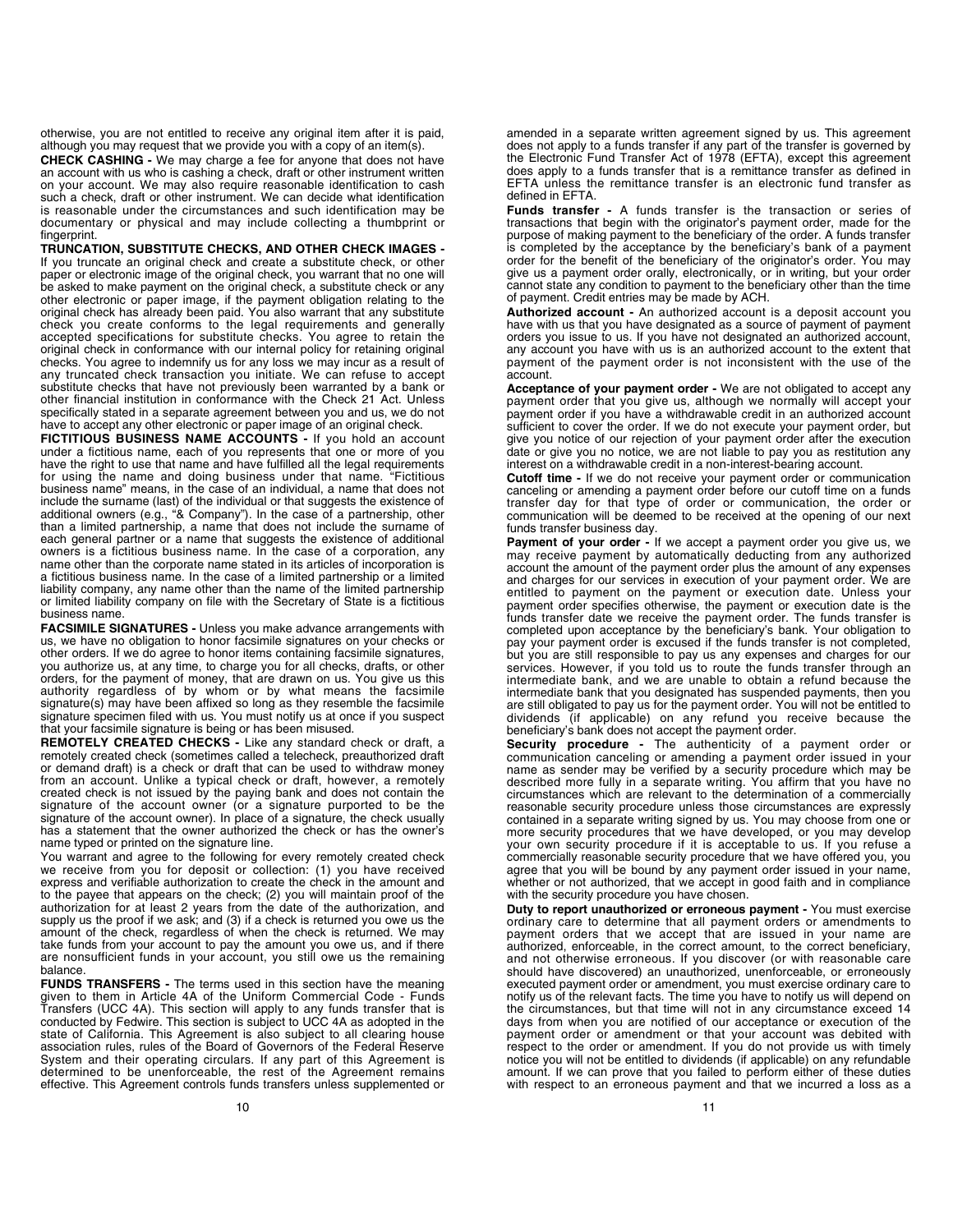result of the failure, you are liable to us for the amount of the loss not exceeding the amount of your order.

Identifying number - If your payment order identifies an intermediate bank, beneficiary bank, or beneficiary by name and number, we and every receiving or beneficiary bank may rely upon the identifying number rather than the name to make payment, even if the number identifies an intermediate bank or person different than the bank or beneficiary identified by name. Neither we nor any receiving or beneficiary bank have any responsibility to determine whether the name and identifying number refer to the same financial institution or person.

Record of oral or telephone orders - You agree that we may, if we choose, record any oral or telephone payment order or communication of amendment or cancelation.

Notice of credit - If we receive a payment order to credit an account you have with us, we are not required to provide you with any notice of the payment order or the credit.

Provisional credit - You agree to be bound by the automated clearing house association operating rules that provide that payments made to you or originated by you by funds transfer through the Automated Clearing House (ACH) system are provisional until final settlement is made through a Federal Reserve Bank or otherwise payment is made as provided in Article 4A-403(a) of the Uniform Commercial Code and governed by the laws of the state of California.

Refund of credit - You agree that if we do not receive payment of an amount credited to your account, we are entitled to a refund from you in the amount credited and the party originating such payment will not be considered to have paid the amount so credited.

Amendment of funds transfer agreement - From time to time we may amend any term of this Agreement by giving you reasonable notice in writing. We may give notice to anyone who is authorized to send payment orders to us in your name, or to anyone who is authorized to accept service.

Cancelation or amendment of payment order - You may cancel or amend a payment order you give us only if we receive the communication of cancelation or amendment before our cutoff time and in time to have a reasonable opportunity to act on it before we accept the payment order. The communication of cancelation or amendment must be presented in conformity with the same security procedure that has been agreed to for payment orders.

Intermediaries - We are not liable for the actions of any intermediary, regardless of whether or not we selected the intermediary. We are not responsible for acts of God, outside agencies, or nonsalaried agents.

Limit on liability - You waive any claim you may have against us for consequential or special damages, including loss of profit arising out of a payment order or funds transfer, unless this waiver is prohibited by law. We are not responsible for attorney fees you might incur due to erroneous execution of payment order.

Erroneous execution - If we receive an order to pay you, and we erroneously pay you more than the amount of the payment order, we are entitled to recover from you the amount in excess of the amount of the payment order, regardless of whether you may have some claim to the excess amount against the originator of the order.

Objection to payment - If we give you a notice that reasonably identifies a payment order issued in your name as sender that we have accepted and received payment for, you cannot claim that we are not entitled to retain the payment unless you notify us of your objection to the payment within 60 days of our notice to you.

PLEDGES - Each owner of this account may pledge all or any part of the funds in it for any purpose to which we agree. Any pledge of this account must first be satisfied before the rights of any surviving account owner or account beneficiary become effective. For example, if an account has two owners and one of the owners pledges the account (e.g., uses it to secure a debt) and then dies, (1) the surviving owner's rights in this account do not take effect until the debt has been satisfied, and (2) the debt may be satisfied with the funds in this account.

POWER OF ATTORNEY - You may wish to appoint an agent to conduct transactions on your behalf (we, however, have no duty or agreement whatsoever to monitor or insure that the acts of the agent are for your benefit). This may be done by allowing your agent to sign in that capacity on the Business Membership Application or by separate form, such as a power of attorney which is subject for review by SDCCU. A power of attorney continues until your death or the death of the person given the power. If the power of attorney is not "durable," it is revoked when you become incompetent. We may continue to honor the transactions of the agent until: (a) we have received written notice or have actual knowledge of

the termination of the authority or the death of an owner, and (b) we have had a reasonable opportunity to act on that notice or knowledge. You agree not to hold us responsible for any loss or damage you may incur as a result of our following instructions given by an agent acting under a valid power of attorney.

STALE-DATED CHECKS - We are not obligated to, but may at our option, pay a check, other than a certified check, presented for payment more than six months after its date. If you do not want us to pay a stale-dated check, you must place a stop-payment order on the check in the manner we have described elsewhere.

ENDORSEMENTS - We may accept for deposit any item payable to you or your order, even if they are not endorsed by you. We may give cash back to any one of you. We may supply any missing endorsement(s) for any item we accept for deposit or collection, and you warrant that all endorsements are genuine.

UNCLAIMED PROPERTY - The law establishes procedures under which unclaimed property must be surrendered to the state (we may have our own rules regarding dormant accounts, and if we charge a fee for dormant accounts it will be disclosed to you elsewhere). Generally, the funds in your account and property in a Safe Deposit Box are considered unclaimed if you have not had any activity or communication with us regarding your account over a period of years. Ask us if you want further information about the period of time or type of activity that will prevent your account from being unclaimed. If your funds are surrendered to the state, you may be able to reclaim them, but your claim must be presented to the state. Once your funds are surrendered, we no longer have any liability or responsibility with respect to the funds. Your property may be transferred to the appropriate state if no activity occurs in the account within the time period specified by applicable state law.

DEATH OR INCOMPETENCE - You agree to notify us promptly if any person with a right to withdraw funds from your account(s) dies or is adjudicated (determined by the appropriate official) incompetent. We may continue to honor your checks, items and instructions until: (a) we know of your death or adjudication of incompetence, and (b) we have had a reasonable opportunity to act on that knowledge. You agree that we may pay or certify checks drawn on or before the date of death or adjudication of incompetence for up to ten (10) days after your death or adjudication of incompetence unless ordered to stop payment by someone claiming an interest in the account.

FIDUCIARY ACCOUNTS - Accounts may be opened by a person acting in a fiduciary capacity. A fiduciary is someone who is appointed to act on behalf of and for the benefit of another. We are not responsible for the actions of a fiduciary, including the misuse of funds. This account may be opened and maintained by a person or persons named as a trustee under a written trust agreement, or as executors, administrators, or conservators under court orders. You understand that by merely opening such an account, we are not acting in the capacity of a trustee in connection with the trust nor do we undertake any obligation to monitor or enforce the terms of the trust or letters.

CASH TRANSACTION REPORTING - To help law enforcement agencies detect illegal activities, the law requires all financial institutions to gather and report information on some types of cash transactions. If the information we need to complete the report is not provided, we are required to refuse to handle the transaction. If you have any questions regarding these rules, please contact your local Internal Revenue Service office.

BACKUP WITHHOLDING/TIN CERTIFICATION - Federal tax law requires us to report dividend payments we make to you of \$10 or more in a year, and to include your Taxpayer Identification Number (TIN) on the report (the TIN may be your Social Security Number if you are an individual or sole proprietor). Reporting includes dividends and bonus payments for purposes of this rule. Therefore, we require you to provide us with your TIN and to certify that it is correct. In some circumstances, federal law requires us to withhold and pay to the IRS a percentage of the dividends that is earned on funds in your accounts. This is known as backup withholding. We will not have to withhold dividend payments when you open your account if you certify your TIN and certify that you are not subject to backup withholding due to underreporting of any dividends. (There are special rules if you do not have a TIN but have applied for one, if you are a foreign person or if you are exempt from the reporting requirements). We may subsequently be required to begin backup withholding if the IRS informs us that you supplied an incorrect TIN or that you underreported your dividend income.

Account Types - TIN

Sole proprietor - SSN of the individual or TIN for the business Partnership - TIN for the business

LLC - TIN for the business (or individual SSN in certain circumstances)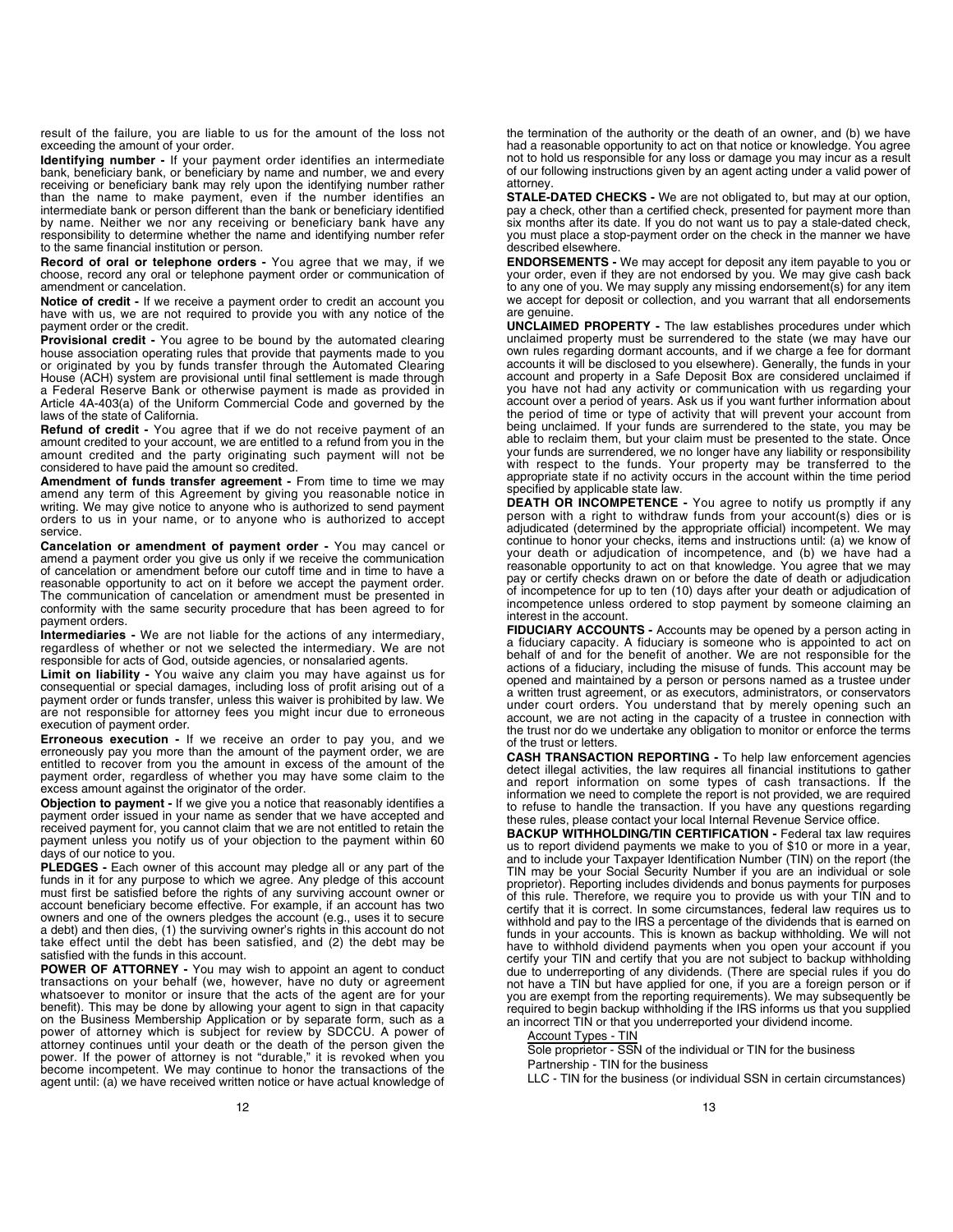Corporation - TIN for the business Business trust - TIN for the trust

CREDIT VERIFICATION - You agree that we may verify and re-verify credit, financial history, identification and employment history for all entities and parties related to the account(s), by any necessary means, including obtaining a report from a consumer reporting agency (e.g. credit report, ChexSystem report, etc.).

LOST, DESTROYED, OR STOLEN CERTIFIED, CASHIER'S, OR TELLER'S CHECKS - Under some circumstances you may be able to assert a claim for the amount of a lost, destroyed, or stolen certified, cashier's or teller's check. To assert the claim: (a) you must be the remitter (or drawer of a certified check) or payee of the check, (b) we must receive notice from you describing the check with reasonable certainty and asking for payment of the amount of the check, (c) we must receive the notice in time for us to have a reasonable opportunity to act on it, and (d) you must give us a declaration (in a form we require) of your loss with respect to the check. You can ask us for a declaration form. Even if all of these conditions are met, your claim may not be immediately enforceable. We may pay the check until the ninetieth day after the date of the check (or date of acceptance of a certified check). Therefore, your claim is not enforceable until the ninetieth day after the date of the check or date of acceptance, and the conditions listed above have been met. If we have not already paid the check, on the day your claim is enforceable we become obligated to pay you the amount of the check. We will pay you in cash or issue another certified check.

At our option, we may pay you the amount of the check before your claim becomes enforceable. However, we will require you to agree to indemnify us for any losses we might suffer. This means that if the check is presented after we pay your claim, and we pay the check, you are responsible to cover our losses. We may require you to provide a surety bond to assure that you can pay us if we suffer a loss.

CHANGING ACCOUNT PRODUCTS - We may change your account to another product offered by us at any time by giving you notice that your account will be changed to another product on a specified date. If your account is a time account, the change will not occur before the next maturity date of your account. If you do not close your account before the date specified in the notice, we may change your account to that other product on the date specified in the notice.

TRANSACTIONS BY MAIL - You may deposit checks by mail. You should endorse the check being sent through the mail with the words "For Deposit Only" and should include your correct account number underneath to ensure the check is credited to the correct account. You should use the pre-encoded checking deposit slips found behind your checks in your checkbook. If you do not use your deposit slip or provide us with instructions indicating how or where the check should be credited, we may apply it to any account or any loan balance you have with us or we may return the check to you. Receipts for such transactions will be mailed to you only if a self-addressed stamped envelope is provided. Following your deposit, examine your statement carefully or call us or send us a Secure Message through Internet Branch online banking to ensure that we received the item. Do not send cash through the mail for deposit.

LEGAL ACTIONS AFFECTING YOUR ACCOUNT - If we are served with a subpoena, restraining order, writ of attachment or execution, levy, garnishment, search warrant or similar order relating to your account (termed "legal action" in this section), we will comply with that legal action. Or, at our discretion, we may freeze the assets in the account and not allow any payments out of the account until a final court determination regarding the legal action is made. We may do these things even if the legal action involves less than all of you. In these cases, we will not have any liability to you if there are nonsufficient funds to pay your items because we have withdrawn funds from your account or in any way restricted access to your funds in accordance with the legal action. Any fees or expenses we incur in responding to any legal action (including, without limitation, attorneys' fees and our internal expenses) may be charged against your account. The list of fees applicable to your account(s) provided elsewhere may specify additional fees that we may charge for certain legal actions.

COLLECTION COSTS AND ATTORNEYS' FEES - If you are in default under this Agreement, you agree to pay SDCCU's collection costs, attorneys' fees, court costs and any other expense of enforcing SDCCU's rights under this Agreement. Further, if we can prove that you knowingly made false statements or reports for the purpose of influencing our decision in opening an account(s) and/or in providing you service(s), you agree to pay SDCCU's collection costs, attorneys' fees, court costs and any other expense of enforcing our rights under this Agreement.

CHECK STORAGE AND COPIES - You agree that you will not receive your canceled checks. We will store your canceled checks or copies of them for a reasonable retention period. You may request copies from us in the manner we require. Please refer to our Business Services Fee Schedule for applicable fees.

SECURITY - It is your responsibility to protect the account number(s) and access device(s) (e.g., an ATM card, point-of-sale card and/or PIN) for your account(s). Do not discuss, compare or share information about your account number(s) or access device(s) with anyone unless you are willing to give them full use of your money. Checks and electronic withdrawals are processed by automated methods, and anyone who obtains your account number or access device could use it to withdraw money from your account, with or without your permission.

Except for consumer electronic funds transfers subject to Regulation E, you agree that if we offer you services appropriate for your account to help identify and limit fraud or other unauthorized transactions against your account, and you reject those services, you will be responsible for any fraudulent or unauthorized transactions which could have been prevented by the services we offered.

Account numbers - Thieves can encode your account number on a check which looks and functions like an authorized check and can be used to withdraw money from your account. Your account number can also be used to issue a "remotely created check." Like a typical check, a remotely created check (sometimes called a telecheck, preauthorized draft or demand draft) is a draft or check that can be used to withdraw money from your account. Unlike a typical check or draft, however, a remotely created check is not issued by the paying bank and does not contain the signature of the account owner (or a signature purported to be the signature of the account owner). If you have truly authorized the remotely created check (to purchase a service or merchandise, for example), it is properly payable. But it can be risky to authorize a remotely created check. A swindler could issue a remotely created check in an amount greater than you authorized, or issue additional remotely created checks that you have not authorized. We will not know if the withdrawal is unauthorized or in an amount greater than the amount you have authorized. Payment can be made from your account even though you did not contact us directly and order the payment. Access devices - If you furnish your access device and grant actual authority to make transfers to someone who then exceeds that authority, you will be liable for the transfers unless we have been notified that transfers by that person are no longer authorized. Please review the additional information you have received or will receive regarding transfers by access device.

Blank checks - You must also take precaution in safeguarding your blank checks. Notify us at once if you think your blank checks have been lost or stolen. As between you and us, if you are negligent in safeguarding your checks, you must bear the loss entirely yourself, or share the loss with us if we failed to use ordinary care which substantially contributed to the loss.

TELEPHONIC INSTRUCTIONS - Unless we have agreed otherwise in writing, we are not required to act upon instructions you give us via facsimile transmission or leave by voice mail or on a telephone answering machine.

MONITORING AND RECORDING TELEPHONE CALLS AND CONSENT TO RECEIVE COMMUNICATIONS - By signing your Business Membership Agreement or opening an account with SDCCU, you are agreeing that we may monitor or record phone calls for security reasons, to maintain a record and to ensure that you receive courteous and efficient service. You consent in advance to any such recording. We need not remind you of our recording before each phone conversation.

To provide you with the best possible service during our ongoing business relationship, we may need to contact you from time to time by telephone, text messaging or email.

By signing your Business Membership Agreement or opening an account with SDCCU, you authorize us to contact you via email, text or phone, including mobile phone, at any number or email address that you have provided or that otherwise reaches you, for any purpose, including but not limited to service, marketing, or debt collection.

This consent is regardless of whether the number we use to contact you is assigned to a landline, a paging service, a cellular wireless service, a specialized mobile radio service, other radio common carrier service or any other service for which you may be charged for the call. You further authorize us to contact you through the use of voice, voice mail and text messaging, including the use of pre-recorded or artificial voice messages and an automated dialing device automatic telephone dialing system.

If necessary, you may change or remove any of the telephone numbers or email addresses at any time using any reasonable means to notify us. You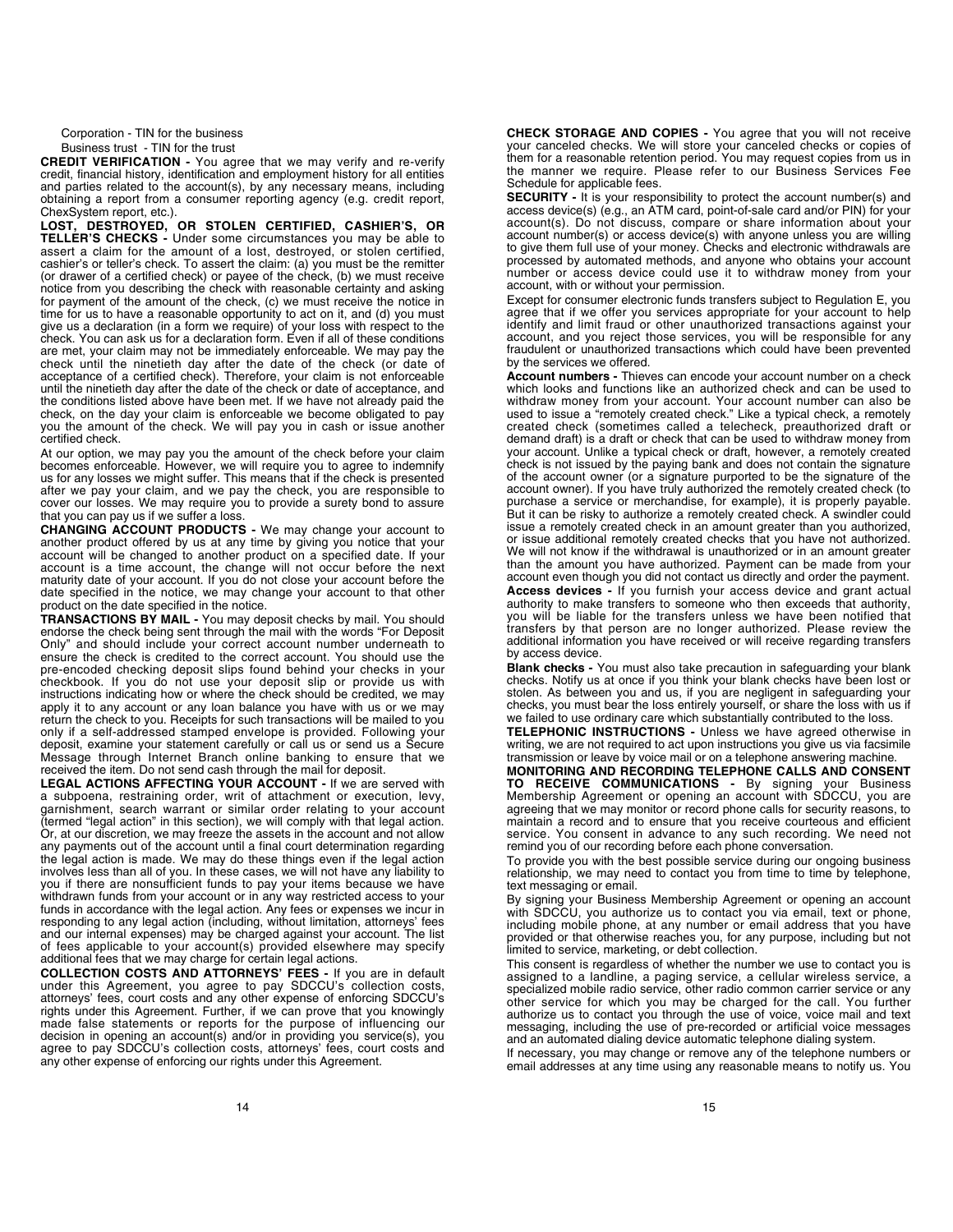agree that you understand that you are not required to provide such consent as a condition of receiving any good or service.

CLAIM OF LOSS - If you claim a credit or refund because of a forgery, alteration, or any other unauthorized withdrawal, you agree to cooperate with us in the investigation of the loss, including giving us an affidavit containing whatever reasonable information we require concerning your account, the transaction, and the circumstances surrounding the loss. You will notify law enforcement authorities of any criminal act related to the claim of lost, missing, or stolen checks or unauthorized withdrawals. We will have a reasonable period of time to investigate the facts and circumstances surrounding any claim of loss. Unless we have acted in bad faith, we will not be liable for special or consequential damages, including loss of profits or opportunity, or for attorneys' fees incurred by you.

You agree that you will not waive any rights you have to recover your loss against anyone who is obligated to repay, insure, or otherwise reimburse you for your loss. You will pursue your rights or, at our option, assign them to us so that we may pursue them. Our liability will be reduced by the amount you recover or are entitled to recover from these other sources.

EARLY WITHDRAWAL PENALTIES (and involuntary withdrawals) - We may impose early withdrawal penalties on a withdrawal from a certificate account even if you do not initiate the withdrawal. For instance, the early withdrawal penalty may be imposed if the withdrawal is caused by our setoff against funds in the account or as a result of an attachment or other legal process. We may close your account and impose the early withdrawal penalty on the entire account balance in the event of a partial early withdrawal. See your notice of early withdrawal penalties for additional information.

ADDRESS OR NAME CHANGES - You are responsible for notifying us of any change in your address or your name. Unless we agree otherwise, change of address or name must be made in writing by at least one of the account holders. Informing us of your address or name change on a check reorder form is not sufficient. We will attempt to communicate with you only by use of the most recent address you have provided to us. If provided elsewhere, we may impose a service fee if we attempt to locate you.

RESOLVING ACCOUNT DISPUTES - We may place an administrative hold on the funds in your account (refuse payment or withdrawal of the funds) if it becomes subject to a claim adverse to (1) your own interest; (2) others claiming an interest as survivors or beneficiaries of your account; or (3) a claim arising by operation of law. The hold may be placed for such period of time as we believe reasonably necessary to allow a legal proceeding to determine the merits of the claim or until we receive evidence satisfactory to us that the dispute has been resolved. We will not be liable for any items that are dishonored as a consequence of placing a hold on funds in your account for these reasons.

WAIVER OF NOTICES - To the extent permitted by law, you waive any notice of non-payment, dishonor or protest regarding any items credited to or charged against your account. For example, if you deposit a check and it is returned unpaid or we receive a notice of nonpayment, we do not have to notify you unless required by federal Regulation CC or other law.

### ————————————— **FUNDS AVAILABILITY DISCLOSURE**

This policy statement applies to "transaction" accounts and savings accounts for all deposits, excluding deposits made through a remote deposit service, if such a service is offered. For information regarding funds availability for remote deposit services, please refer to the applicable disclosure(s) or visit **sdccu.com**. Transaction accounts, in general, are accounts which permit an unlimited number of payments to third persons and an unlimited number of telephone and preauthorized transfers to other accounts of yours with us. Checking accounts are the most common transaction accounts. Feel free to ask us whether any of your other accounts might also be under this policy.

Our policy is to make funds from your cash, check, and electronic direct deposits available to you on the business day we receive your deposit. In some cases, we may delay your ability to withdraw funds. Then, the funds will generally be available to you by the second business day after we receive your deposit. Once they are available, you can withdraw the funds in cash and we will use the funds to pay checks that you have written.

Please remember that even after we have made funds available to you and you have withdrawn the funds, you are still responsible for checks you deposit that are returned to us unpaid and for any other problems involving your deposit.

For determining the availability of your deposits, every day is a business day, except Saturdays, Sundays and federal holidays. If you make a • The cut-off time for the lobby and drop box is one hour prior to closing.

If you make a deposit at an ATM we own or operate before 3:00 P.M. Pacific Standard Time (PST) on a business day that we are open, we will consider that day to be the day of your deposit. However, if you make a deposit at an ATM we own or operate after 3:00 P.M., on a Saturday or on a day we are not open, we will consider that the deposit was made on the next business day we are open.

### LONGER DELAYS MAY APPLY

Case-by-case delays. In some cases, we will not make all of the funds that you deposit by check available to you immediately. Depending on the type of check that you deposit, funds may not be available until the second business day after the day of your deposit. The first \$200 of your deposits, however, will be available immediately.

If we are not going to make all of the funds from your deposit available immediately, we will notify you at the time you make your deposit. We will also tell you when the funds will be available. If your deposit is not made directly to one of our employees, or if we decide to take this action after you have left the premises, we will mail you the notice by the day after we receive your deposit.

If you will need the funds from a deposit right away, you should ask us when the funds will be available.

Safeguard exceptions. In addition, funds you deposit by check may be delayed for a longer period under the following circumstances:

- We believe a check you deposit will not be paid.
- You deposit checks totaling more than \$5,000 on any one day.
- You redeposit a check that has been returned unpaid.
- You have overdrawn your account repeatedly in the last six months.
- There is an emergency, such as failure of computer or communications equipment.

We will notify you if we delay your ability to withdraw funds for any of these reasons and we will tell you when the funds will be available. They will generally be available no later than the seventh business day after the day of your deposit.

SPECIAL RULES FOR NEW ACCOUNTS - If you are a new member, the following special rules will apply during the first 30 days your account is open.

Funds from electronic direct deposits to your account will generally be available on the day we receive the deposit. Funds from deposits of cash, wire transfers and the first \$5,000 of a day's total deposits of cashier's, certified, teller's, traveler's and federal, state and local government checks will be available on the first business day after the day of your deposit if the deposit meets certain conditions. For example, the checks must be payable to you (and you may have to use a special deposit slip). The excess over \$5,000 will be available on the second business day after the day of your deposit.

Funds from all other check deposits will be available on the second business day after the day of your deposit unless longer delays apply. The first \$200 of your deposit(s), however, will be available immediately.

DEPOSITS AT AUTOMATED TELLER MACHINES - Funds from any deposits (cash or checks) made at ATMs will be available on the second business day after the day of deposit, except that U.S. Treasury checks that are payable to you deposited at ATMs that we own or operate will be available on the first business day after the day of deposit. Also, the first \$200 of a day's deposits made at ATMs we own or operate will be available immediately. Checks drawn on SDCCU will be available on the first business day after the day of deposit if the deposit is made at an ATM located on our premises.

All ATMs that we own or operate are identified as our machines.

### ————————————— **SUBSTITUTE CHECKS**

As our member, we think it is important for you to know about substitute checks. The following Substitute Check Disclosure provides information about substitute checks and your rights.

What is a substitute check? - To make check processing faster, federal law permits financial institutions to replace original checks with "substitute checks." These checks are similar in size to original checks with a slightly